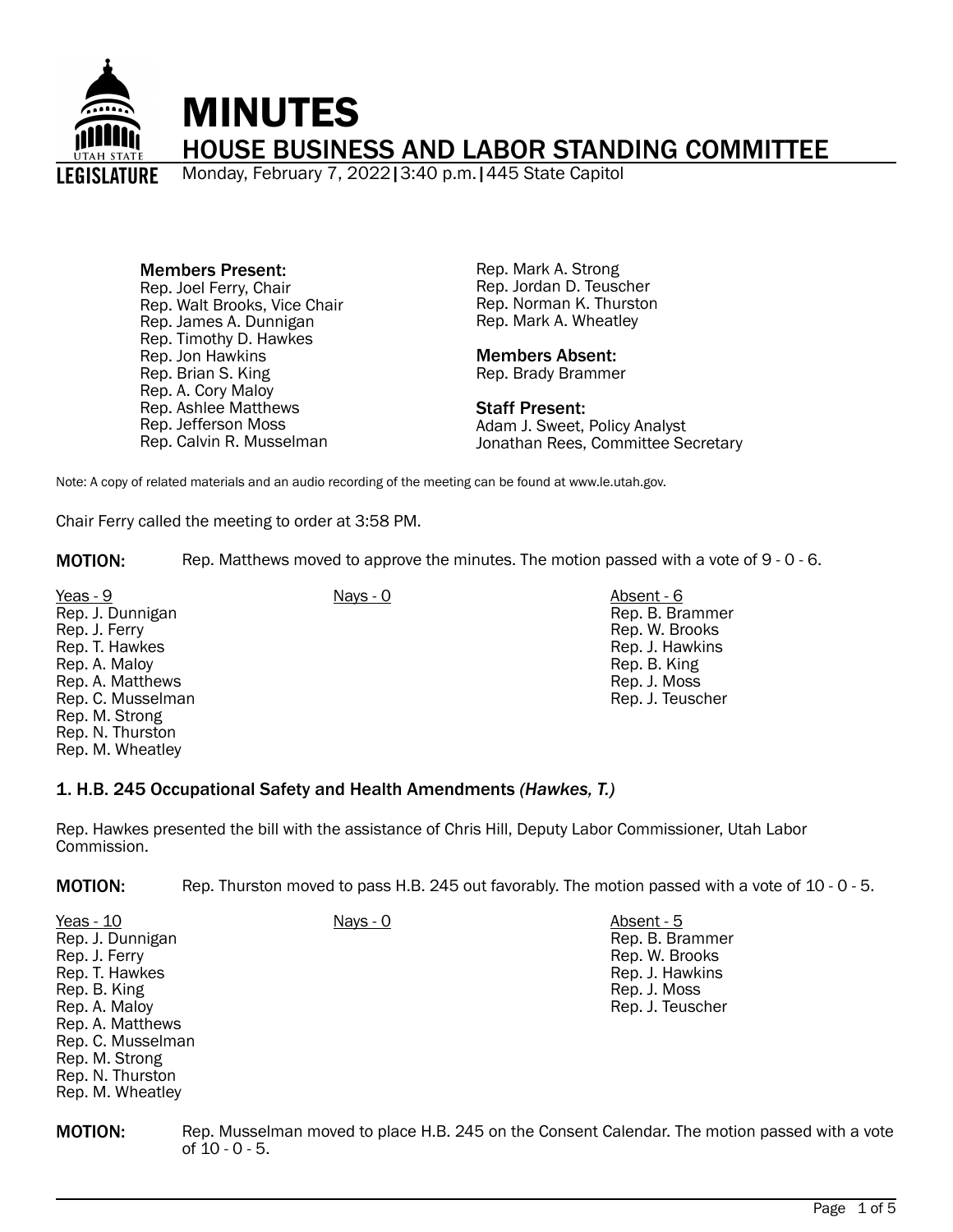Yeas - 10 Nays - 0 Absent - 5 Rep. J. Dunnigan Rep. J. Ferry Rep. T. Hawkes Rep. B. King Rep. A. Maloy Rep. A. Matthews Rep. C. Musselman Rep. M. Strong Rep. N. Thurston Rep. M. Wheatley

Rep. B. Brammer Rep. W. Brooks Rep. J. Hawkins Rep. J. Moss Rep. J. Teuscher

# 2. H.B. 224 Optometrist Practice Amendments *(Dunnigan, J.)*

Rep. Dunnigan presented the bill with the assistance of Weston Barney, President, Utah Optometric Association, Richard Nielsen, Founder, Rocky Mountain University, Adam Hickenbotham, Dean, Rocky Mountain University, Richard Castillo, Mark Taylor, Member, Optometry Board, and Court Wilkins, Associate Dean of Rocky Mountain University, and distributed a handout.

Rep. Brooks assumed the chair.

Jared Parker spoke in opposition to the bill.

Rep. Ferry resumed the chair.

Collin Grey spoke to the bill in favor of the bill.

Kevin Kirk spoke in opposition to the bill.

Darin Cummings spoke in favor of the bill.

Richard Cory spoke in opposition to the bill.

Heather Andrews, State Director, Americans for Prosperity, spoke in favor of the bill.

Rachel Simpson, Associate Residency Program Director, Moran Eye Center, spoke in opposition to the bill.

Randall Olsen, CEO, Moran Eye Center, spoke in opposition to the bill.

Brian Monson spoke in support of the bill.

**MOTION:** Rep. Matthews moved to replace H.B. 224 with 1st Substitute H.B. 224. The motion passed with a vote of 11 - 0 - 4.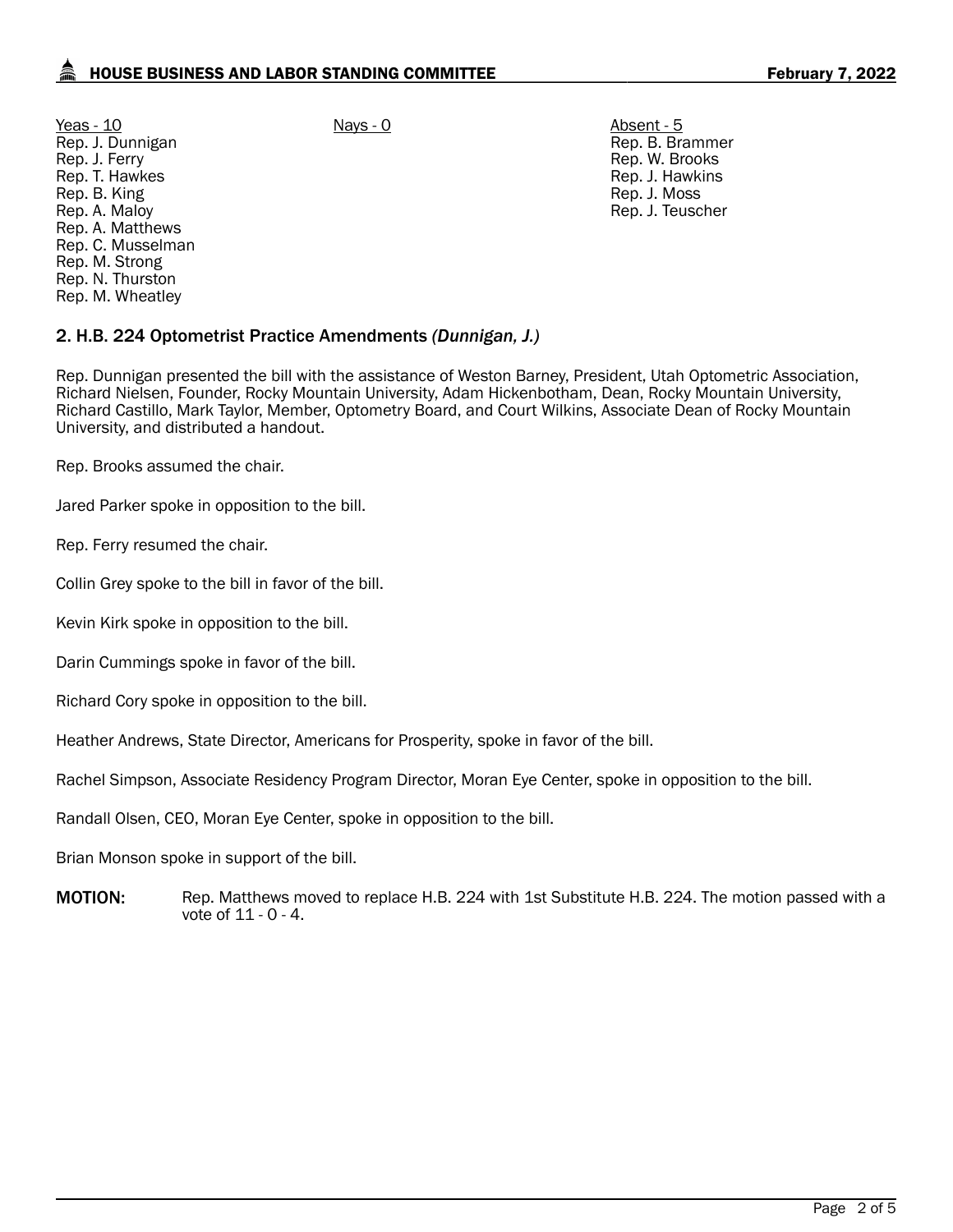Yeas - 11 Nays - 0 Nays - 0 Absent - 4 Rep. W. Brooks Rep. J. Dunnigan Rep. J. Ferry Rep. T. Hawkes Rep. B. King Rep. A. Maloy Rep. A. Matthews Rep. C. Musselman Rep. M. Strong Rep. N. Thurston Rep. M. Wheatley

Rep. B. Brammer Rep. J. Hawkins Rep. J. Moss Rep. J. Teuscher

**MOTION:** Rep. Thurston moved to pass 1st Substitute H.B. 224 out favorably. The motion passed with a vote of 9 - 3 - 3.

Yeas - 9 Nays - 3 Absent - 3 Rep. W. Brooks Rep. J. Dunnigan Rep. J. Ferry Rep. T. Hawkes Rep. A. Maloy Rep. A. Matthews Rep. C. Musselman Rep. M. Strong Rep. N. Thurston

Rep. M. Wheatley

Rep. J. Hawkins Rep. B. King Rep. M. Wheatley

Rep. B. Brammer Rep. J. Moss Rep. J. Teuscher

# 3. H.B. 243 Regulatory Sandbox Program Amendments *(Maloy, A.C.)*

Rep. Maloy presented the bill with the assistance of Dane Ishihsra, Office of Regulatory Relief .

Frank Pignanelli, Executive Director, Utah Association of Financial Services, National Association of Industrial Bankers, spoke in support of the bill.

Cort Ashton, Vice President, Cottonwood Title, spoke in opposition to the bill.

Caden Rosenbaum, Libertas Institute, spoke in favor of the bill.

**MOTION:** Rep. Musselman moved to replace H.B. 243 with 2nd Substitute H.B. 243. The motion passed with a vote of 11 - 0 - 4.

| Yeas $-11$        | Nays - 0 | Absent - 4       |
|-------------------|----------|------------------|
| Rep. W. Brooks    |          | Rep. B. Brammer  |
| Rep. J. Dunnigan  |          | Rep. T. Hawkes   |
| Rep. J. Ferry     |          | Rep. J. Moss     |
| Rep. J. Hawkins   |          | Rep. J. Teuscher |
| Rep. B. King      |          |                  |
| Rep. A. Maloy     |          |                  |
| Rep. A. Matthews  |          |                  |
| Rep. C. Musselman |          |                  |
| Rep. M. Strong    |          |                  |
| Rep. N. Thurston  |          |                  |

**MOTION:** Rep. Musselman moved to pass 2nd Substitute H.B. 243 out favorably. The motion passed with a vote of 11 - 1 - 3.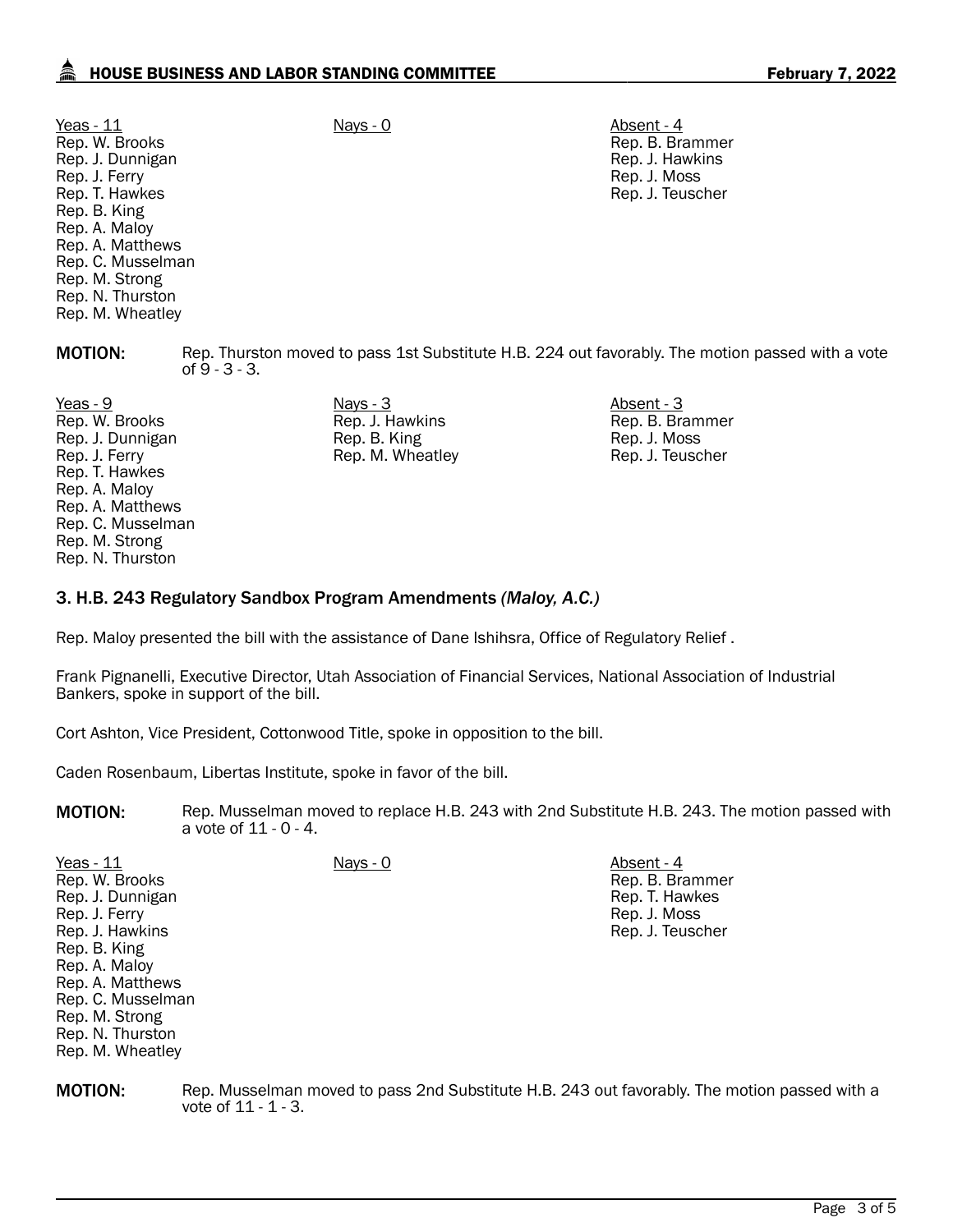<u>Yeas - 11</u> Absent - 3 Rep. W. Brooks Rep. J. Dunnigan Rep. J. Ferry Rep. T. Hawkes Rep. J. Hawkins Rep. A. Maloy Rep. A. Matthews Rep. C. Musselman Rep. M. Strong Rep. N. Thurston Rep. M. Wheatley

Rep. B. King Rep. B. Brammer Rep. J. Moss Rep. J. Teuscher

Rep. Brooks resumed the chair.

# 4. H.B. 252 Employee Verification Requirements *(Ferry, J.)*

Chair Ferry presented the bill.

Chris Herrod spoke in opposition to the bill.

Cassey Hill, State Director, National Federation of Independent Businesses, spoke in favor of the bill.

Maryann Christensen, Executive Director, Utah Eagle Forum, spoke in opposition to the bill.

Matthew Bell spoke in opposition to the bill.

Greg Hughes spoke in opposition to the bill.

MOTION: Rep. Hawkins moved to pass H.B. 252 out favorably. The motion passed with a vote of 8 - 2 - 5.

Yeas - 8 Nays - 2 Absent - 5 Rep. W. Brooks Rep. J. Ferry Rep. T. Hawkes Rep. J. Hawkins Rep. A. Maloy Rep. A. Matthews Rep. C. Musselman Rep. M. Wheatley

Rep. B. King Rep. M. Strong

Rep. B. Brammer Rep. J. Dunnigan Rep. J. Moss Rep. J. Teuscher Rep. N. Thurston

### 5. H.B. 283 Mental Health Professional Licensing Amendments *(Thurston, N.)*

Rep. Thurston presented the bill and distributed a handout.

Gray Otis, Utah Behavioral Healthcare Workforce Group, Utah Substance Use and Mental Health Advisory Council, spoke in opposition to the bill.

Elizabeth Kelch, Director, Utah Substance Use and Mental Health Advisory Council, spoke in opposition to the bill.

Heather Andrews, State Director, Americans For Prosperity, spoke in favor of the bill.

MOTION: Rep. Maloy moved to pass H.B. 283 out favorably. The motion passed with a vote of 11 - 0 - 4.